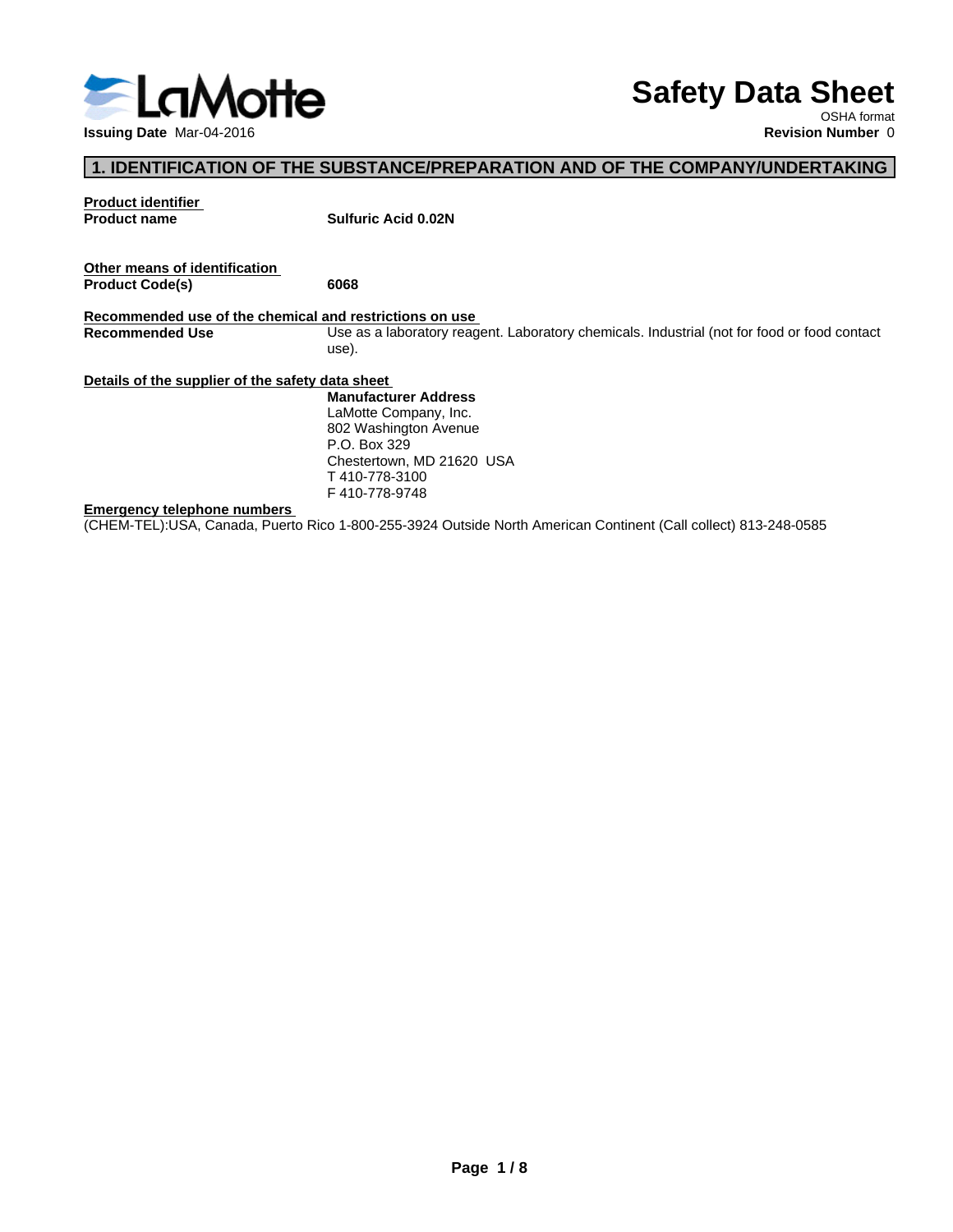#### **2. HAZARDS IDENTIFICATION**

 $\overline{\phantom{a}}$  ,  $\overline{\phantom{a}}$  ,  $\overline{\phantom{a}}$  ,  $\overline{\phantom{a}}$  ,  $\overline{\phantom{a}}$  ,  $\overline{\phantom{a}}$  ,  $\overline{\phantom{a}}$  ,  $\overline{\phantom{a}}$  ,  $\overline{\phantom{a}}$  ,  $\overline{\phantom{a}}$  ,  $\overline{\phantom{a}}$  ,  $\overline{\phantom{a}}$  ,  $\overline{\phantom{a}}$  ,  $\overline{\phantom{a}}$  ,  $\overline{\phantom{a}}$  ,  $\overline{\phantom{a}}$ 

| Skin<br>$1.0001 + 0.0000$<br>ritatior<br>corrosior<br>U 11 |  |
|------------------------------------------------------------|--|
| ~<br><u>ırrıtatıor</u><br>, damage/eve<br>Serious<br>eve   |  |

#### **EMERGENCY OVERVIEW**

# **WARNING Hazard statements** Causes serious eye irritation. Causes skin irritation. **Appearance** Clear, colorless **Physical state** liquid **Odor** Odorless

#### **Precautionary Statements - Prevention**

Obtain special instructions before use. Do not handle until all safety precautions have been read and understood. Use personal protective equipment as required. Do not taste or swallow. Do not breathe dust/fume/gas/mist/vapors/spray. Wash face, hands and any exposed skin thoroughly after handling.

**Response:** Immediately call a poison center or physician.

IF IN EYES: Rinse cautiously with water for several minutes. Remove contact lenses, if present and easy to do. Continue rinsing. IF ON SKIN (or hair): Remove immediately all contaminated clothing. Rinse skin with water. Wash contaminated clothing before reuse.

IF INHALED: Remove victim to fresh air and keep at rest in a position comfortable for breathing. IF SWALLOWED:. Rinse mouth. Do NOT induce vomiting.

#### **Storage:**

Store locked up. **Disposal:** Dispose of contents/container to an approved waste disposal plant.

#### **3. COMPOSITION/INFORMATION ON INGREDIENTS\***

| name<br>,,,,<br>.        | unu                    |         |
|--------------------------|------------------------|---------|
| ulturic<br>יים בי<br>auu | $\sim$<br>7664-9.<br>ີ | $\cdot$ |

#### **4. FIRST AID MEASURES**

#### **First Aid Measures**

| <b>General advice</b> | Do not get in eyes, on skin, or on clothing. Do not breathe dust/fume/gas/mist/vapors/spray.                                                                                                                                                        |
|-----------------------|-----------------------------------------------------------------------------------------------------------------------------------------------------------------------------------------------------------------------------------------------------|
| Eye contact           | Immediately flush eyes with gentle stream of water for at least 15 minutes, occasionally<br>lifting upper and lower eyelids. Call a physician immediately.                                                                                          |
| <b>Skin contact</b>   | Wash off immediately with soap and plenty of water for at least 15 minutes while removing<br>all contaminated clothing and shoes. Excess acid on skin can be neutralized with a 2%<br>solution of sodium bicarbonate in water. Consult a physician. |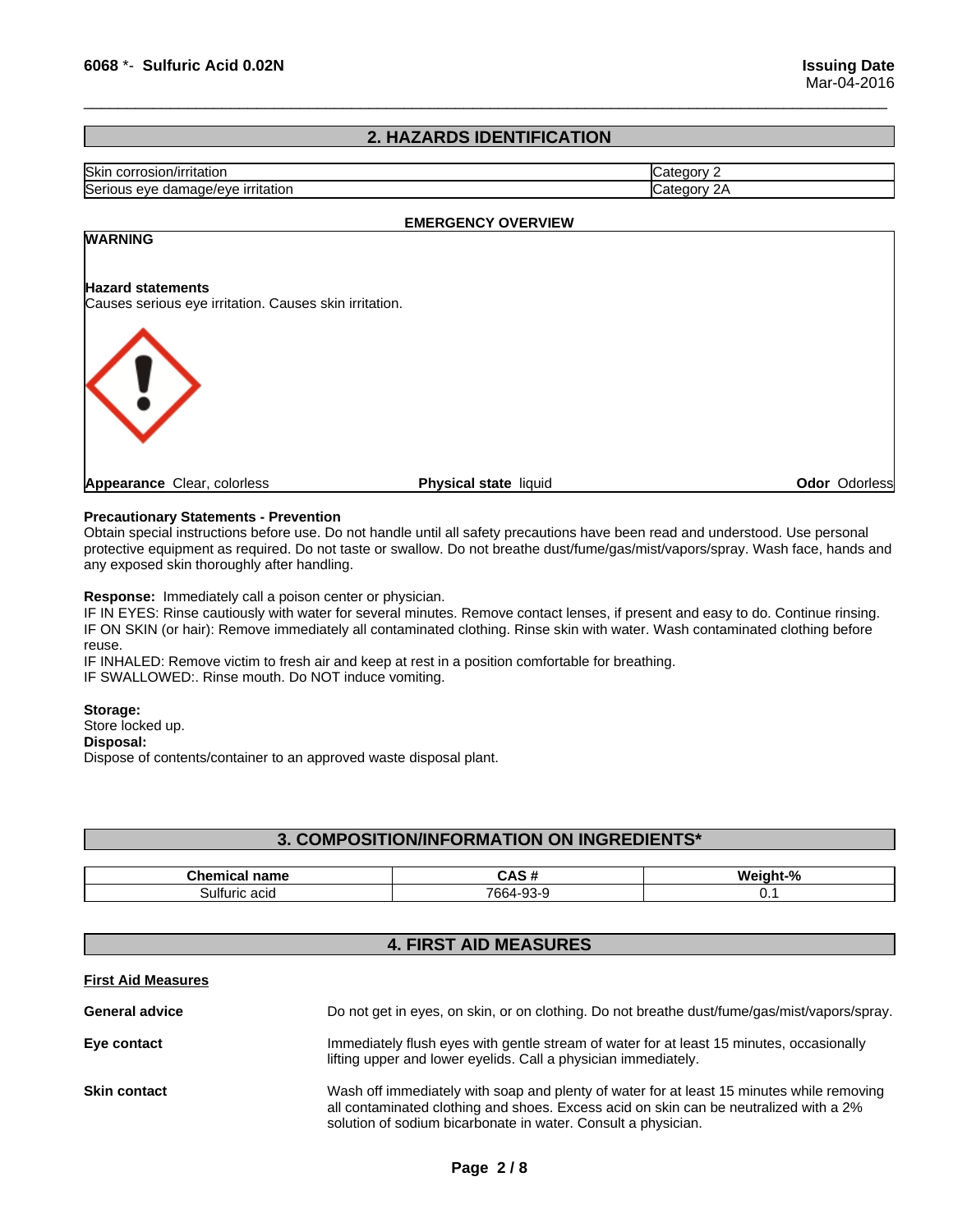| <b>Inhalation</b>                  | Remove to fresh air. If breathing is difficult, give oxygen. If not breathing, give artificial<br>respiration and contact emergency personnel.                                                                                                                                                    |
|------------------------------------|---------------------------------------------------------------------------------------------------------------------------------------------------------------------------------------------------------------------------------------------------------------------------------------------------|
| Ingestion                          | Do NOT induce vomiting. Drink plenty of water. Clean mouth with water. Call a physician<br>immediately. Never give anything by mouth to an unconscious person.                                                                                                                                    |
| Self-protection of the first aider | Use personal protective equipment. See section 8 for more information. Do not use<br>mouth-to-mouth method if victim ingested or inhaled the substance; give artificial respiration<br>with the aid of a pocket mask equipped with a one-way valve or other proper respiratory<br>medical device. |

 $\overline{\phantom{a}}$  ,  $\overline{\phantom{a}}$  ,  $\overline{\phantom{a}}$  ,  $\overline{\phantom{a}}$  ,  $\overline{\phantom{a}}$  ,  $\overline{\phantom{a}}$  ,  $\overline{\phantom{a}}$  ,  $\overline{\phantom{a}}$  ,  $\overline{\phantom{a}}$  ,  $\overline{\phantom{a}}$  ,  $\overline{\phantom{a}}$  ,  $\overline{\phantom{a}}$  ,  $\overline{\phantom{a}}$  ,  $\overline{\phantom{a}}$  ,  $\overline{\phantom{a}}$  ,  $\overline{\phantom{a}}$ 

#### **5. FIREFIGHTING MEASURES**

#### **Suitable extinguishing media**

Dry chemical or CO<sub>2</sub>. DO NOT USE WATER.

#### **Specific hazards arising from the chemical**

Contact with most metals causes the formation of explosive and flammable hydrogen gas. React vigorously with water.

#### **Protective equipment and precautions for firefighters**

As in any fire, wear self-contained breathing apparatus pressure-demand, MSHA/NIOSH (approved or equivalent) and full protective gear.

#### **6. ACCIDENTAL RELEASE MEASURES**

#### **Personal precautions, protective equipment and emergency procedures**

| <b>Personal precautions</b>                          | Ensure adequate ventilation. Avoid contact with skin, eyes, and inhalation of vapors. Use<br>personal protective equipment. See section 8.                                                                                                                                                                   |  |  |
|------------------------------------------------------|--------------------------------------------------------------------------------------------------------------------------------------------------------------------------------------------------------------------------------------------------------------------------------------------------------------|--|--|
| <b>Environmental precautions</b>                     | See Section 12 for additional Ecological Information.                                                                                                                                                                                                                                                        |  |  |
| Methods and material for containment and cleaning up |                                                                                                                                                                                                                                                                                                              |  |  |
| <b>Methods for containment</b>                       | Contain and collect spillage with non-combustible absorbent material, (e.g. sand, earth,<br>diatomaceous earth, vermiculite) and place in container for disposal according to local /<br>national regulations (see Section 13).                                                                              |  |  |
| Methods for cleaning up                              | Neutralize spill with alkaline material (sodium bicarbonate), being careful to prevent<br>splattering, then containerize slurry and hold for later disposal. If local regulations permit,<br>dilute slurry with water and rinse to drain with excess water. After cleaning, flush away<br>traces with water. |  |  |

#### **7. HANDLING AND STORAGE**

## **Precautions for safe handling** Handling **Handle** in accordance with good industrial hygiene and safety practice. Prevent contact with skin, eyes, and clothing. Do not taste or swallow. Do not eat, drink, or smoke when using this product. **Conditions for safe storage, including any incompatibilities Storage:** Keep containers tightly closed in a dry, cool and well-ventilated place. Keep away from incompatible materials such as cyanides or sulfides. Store away from strong bases or metals. Do not store near combustible materials. Keep out of the reach of children. **Incompatible Products** Water. Strong bases. Metals. Combustible materials. Cyanides. Sulfides. Formaldehyde.

#### **8. EXPOSURE CONTROLS/PERSONAL PROTECTION**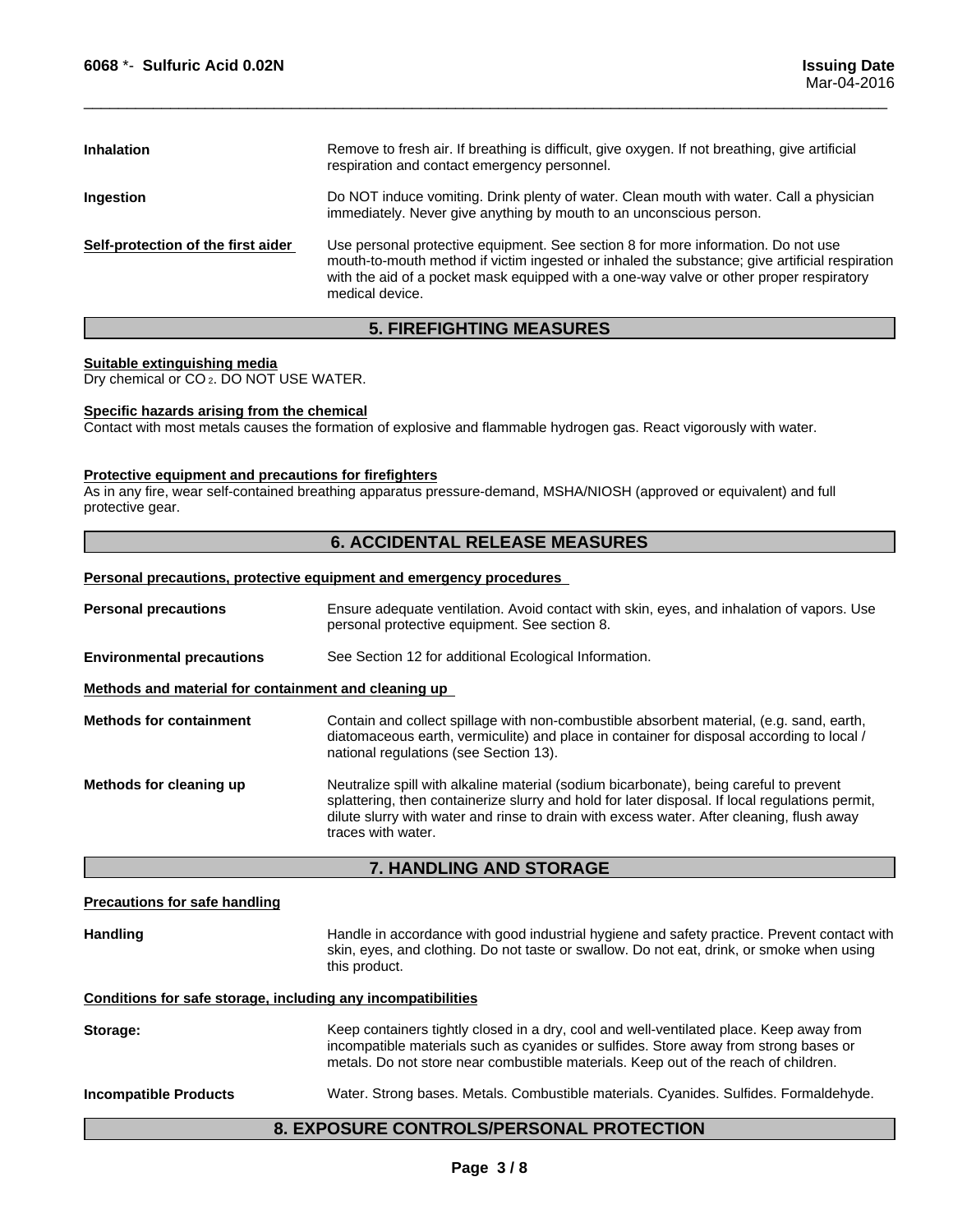#### **Control parameters**

| <b>Chemical name</b>                    | <b>ACGIH TLV</b>                                                                                                                                                                                      | <b>OSHA PEL</b>                    | <b>NIOSH IDLH</b>         |  |
|-----------------------------------------|-------------------------------------------------------------------------------------------------------------------------------------------------------------------------------------------------------|------------------------------------|---------------------------|--|
| Sulfuric acid                           | TWA: $0.2 \text{ mg/m}^3$ thoracic fraction                                                                                                                                                           | TWA: 1 $mq/m3$                     | IDLH: $15 \text{ mg/m}^3$ |  |
| 7664-93-9                               |                                                                                                                                                                                                       | (vacated) TWA: 1 mg/m <sup>3</sup> | TWA: 1 mg/m <sup>3</sup>  |  |
| <b>Appropriate engineering controls</b> |                                                                                                                                                                                                       |                                    |                           |  |
| <b>Engineering Measures</b>             | Ensure adequate ventilation, especially in confined areas.                                                                                                                                            |                                    |                           |  |
|                                         | Individual protection measures, such as personal protective equipment                                                                                                                                 |                                    |                           |  |
| <b>Eye/Face Protection</b>              | Wear safety glasses with side shields (or goggles).                                                                                                                                                   |                                    |                           |  |
| Skin and body protection                |                                                                                                                                                                                                       | Wear protective gloves/clothing.   |                           |  |
| <b>Respiratory protection</b>           | When workers are facing concentrations above the exposure limit they must use<br>appropriate certified respirators.                                                                                   |                                    |                           |  |
| <b>Hygiene Measures</b>                 | Handle in accordance with good industrial hygiene and safety practice. Do not eat, drink or<br>smoke when using this product. Wash hands before breaks and immediately after handling<br>the product. |                                    |                           |  |

 $\overline{\phantom{a}}$  ,  $\overline{\phantom{a}}$  ,  $\overline{\phantom{a}}$  ,  $\overline{\phantom{a}}$  ,  $\overline{\phantom{a}}$  ,  $\overline{\phantom{a}}$  ,  $\overline{\phantom{a}}$  ,  $\overline{\phantom{a}}$  ,  $\overline{\phantom{a}}$  ,  $\overline{\phantom{a}}$  ,  $\overline{\phantom{a}}$  ,  $\overline{\phantom{a}}$  ,  $\overline{\phantom{a}}$  ,  $\overline{\phantom{a}}$  ,  $\overline{\phantom{a}}$  ,  $\overline{\phantom{a}}$ 

### **9. PHYSICAL AND CHEMICAL PROPERTIES**

#### **Information on basic physical and chemical properties**

| <b>Physical state</b><br>Appearance                                                                                  | liquid<br>Clear, colorless                                                                                                               | Odor             | Odorless |
|----------------------------------------------------------------------------------------------------------------------|------------------------------------------------------------------------------------------------------------------------------------------|------------------|----------|
| <b>Property</b>                                                                                                      | <b>Values</b>                                                                                                                            | Remarks • Method |          |
| рH                                                                                                                   | 1.5                                                                                                                                      |                  |          |
| Melting point / freezing point                                                                                       | No information available                                                                                                                 |                  |          |
| <b>Boiling point / boiling range</b>                                                                                 | No information available                                                                                                                 |                  |          |
| <b>Flash point</b>                                                                                                   | Not Applicable                                                                                                                           |                  |          |
| <b>Evaporation rate</b>                                                                                              |                                                                                                                                          |                  |          |
| Flammability (solid, gas)                                                                                            | No information available                                                                                                                 |                  |          |
| <b>Flammability Limit in Air</b>                                                                                     |                                                                                                                                          |                  |          |
| <b>Upper flammability limit:</b>                                                                                     | No information available                                                                                                                 |                  |          |
| Lower flammability limit:                                                                                            | No information available                                                                                                                 |                  |          |
| Vapor pressure                                                                                                       | No information available                                                                                                                 |                  |          |
| Vapor density                                                                                                        | No information available                                                                                                                 |                  |          |
| <b>Specific gravity</b>                                                                                              | No information available<br>No information available                                                                                     |                  |          |
| <b>Water solubility</b>                                                                                              | No information available                                                                                                                 |                  |          |
| Solubility in other solvents<br><b>Partition coefficient</b>                                                         | No information available                                                                                                                 |                  |          |
|                                                                                                                      | No information available                                                                                                                 |                  |          |
| <b>Autoignition temperature</b><br><b>Decomposition temperature</b>                                                  | No information available                                                                                                                 |                  |          |
| <b>Kinematic viscosity</b>                                                                                           | No information available                                                                                                                 |                  |          |
| <b>Dynamic viscosity</b>                                                                                             | No information available                                                                                                                 |                  |          |
| <b>Explosive properties</b>                                                                                          | No information available                                                                                                                 |                  |          |
| <b>Oxidizing properties</b>                                                                                          | No information available                                                                                                                 |                  |          |
| <b>Other Information</b>                                                                                             |                                                                                                                                          |                  |          |
| <b>Softening point</b><br><b>Molecular weight</b><br><b>VOC Content (%)</b><br><b>Density</b><br><b>Bulk density</b> | No information available<br>No information available<br>No information available<br>No information available<br>No information available |                  |          |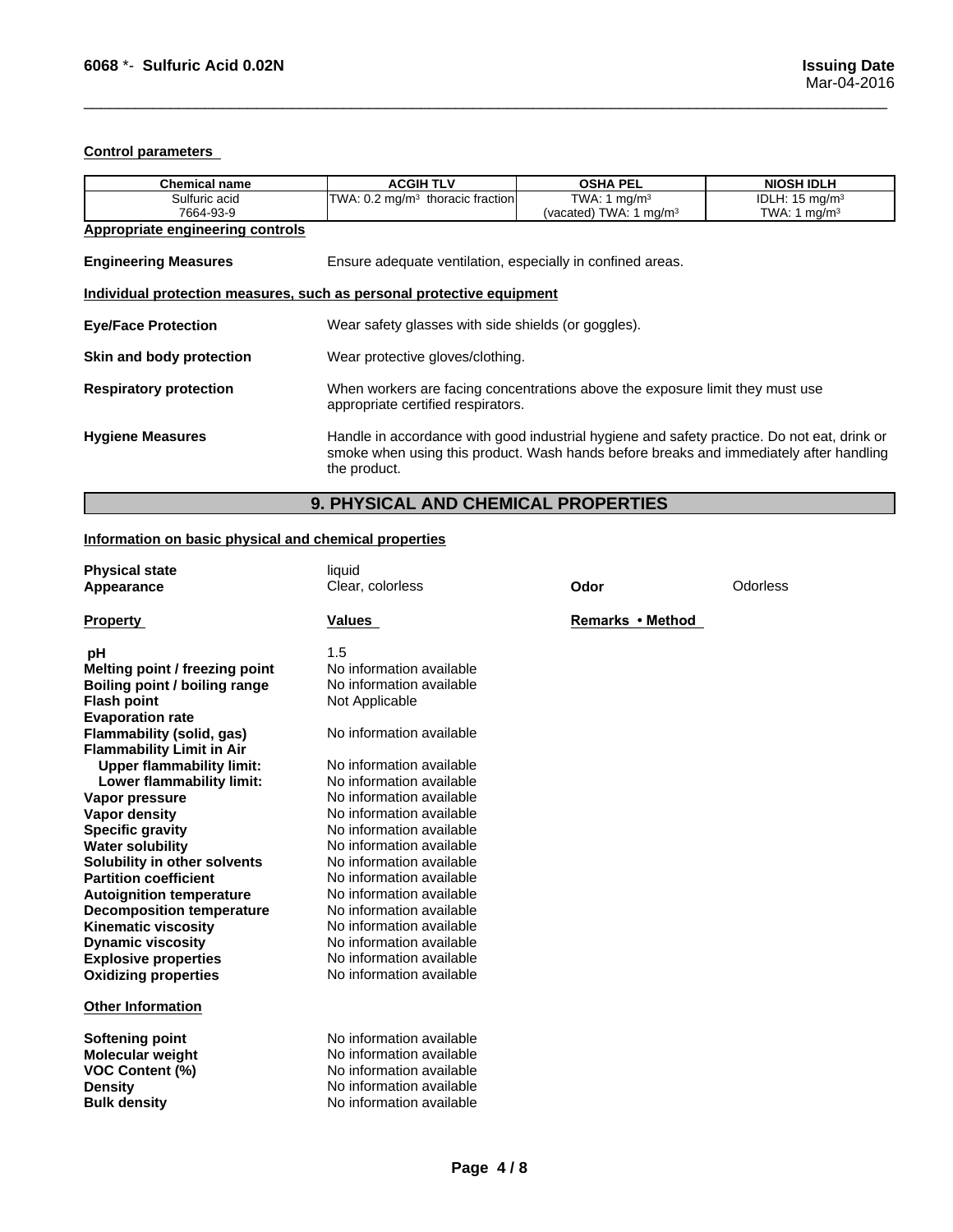#### **10. STABILITY AND REACTIVITY**

 $\overline{\phantom{a}}$  ,  $\overline{\phantom{a}}$  ,  $\overline{\phantom{a}}$  ,  $\overline{\phantom{a}}$  ,  $\overline{\phantom{a}}$  ,  $\overline{\phantom{a}}$  ,  $\overline{\phantom{a}}$  ,  $\overline{\phantom{a}}$  ,  $\overline{\phantom{a}}$  ,  $\overline{\phantom{a}}$  ,  $\overline{\phantom{a}}$  ,  $\overline{\phantom{a}}$  ,  $\overline{\phantom{a}}$  ,  $\overline{\phantom{a}}$  ,  $\overline{\phantom{a}}$  ,  $\overline{\phantom{a}}$ 

| <b>Stability</b><br><b>Hazardous Reactions</b> | Stable under normal conditions of use and storage.<br>Reacts violently with water. Contact with metals may evolve flammable hydrogen gas. |
|------------------------------------------------|-------------------------------------------------------------------------------------------------------------------------------------------|
| <b>Hazardous polymerization</b>                | Hazardous polymerization does not occur.                                                                                                  |
| <b>Conditions to avoid</b>                     | Excessive heat. Incompatible products. Direct sunlight.                                                                                   |
| Incompatible materials                         | Water. Strong bases. Metals. Combustible materials. Cyanides. Sulfides. Formaldehyde.                                                     |

**Hazardous decomposition products** Hydrogen gas. Sulfur oxides (SOx).

#### **11. TOXICOLOGICAL INFORMATION**

#### **Information on likely routes of exposure**

#### **Component identification**

| <b>Chemical name</b> | <b>ATEmix (oral)</b>       | <b>ATEmix (dermal)</b> | <b>Inhalation LC50</b>              |
|----------------------|----------------------------|------------------------|-------------------------------------|
| Sulfuric acid        | Rat<br>$= 2140$<br>≀ mg/kg | Not Established        | Rat ) 2 h<br>$= 510 \text{ mg/m}^3$ |
| 7664-93-9            |                            |                        |                                     |

#### **Information on toxicological effects**

**Carcinogenicity IARC has classified "strong inorganic acid mists containing sulfuric acid" as a known human** carcinogen, (IARC category 1). This classification applies only to occupational exposures to these mists. (Steel pickling / the manufacture of isopropyl alcohol by strong-acid process that uses sulfuric acid).

| <b>Chemical name</b> | <b>ACGIF</b>       | <b>IARC</b> | NIT <sup>"</sup><br>. | <b>OCU</b><br>יוחט      |
|----------------------|--------------------|-------------|-----------------------|-------------------------|
| Sulfuric acid        | Not<br>Established | Group       | Knowr.                | .<br>Not<br>Established |
| 7664-93-9            |                    |             |                       |                         |

*ACGIH (American Conference of Governmental Industrial Hygienists)*

*A2 - Suspected Human Carcinogen*

*IARC (International Agency for Research on Cancer)*

*Group 1 - Carcinogenic to Humans*

*NTP (National Toxicology Program)*

*Known - Known Carcinogen OSHA (Occupational Safety and Health Administration of the US Department of Labor)*

*X - Present*

#### **12. ECOLOGICAL INFORMATION**

#### **Ecotoxicity**

| <b>Chemical name</b> | Toxicitv to Algae     | Toxicitv to Fish                           | Daphnia Magna (Water Flea)    |
|----------------------|-----------------------|--------------------------------------------|-------------------------------|
| Sulfuric acid        | Established<br>Not E: | 500:<br>96 h<br>n Brachvdanio rerio mo/l ' | Daphnia magna mg/L<br>29:24 h |
| 7664-93-9            |                       | C <sub>EO</sub><br>) static<br>ww          | EC50                          |

#### **Persistence and degradability**

No information available.

#### **Bioaccumulation/Accumulation**

When released into the soil, this material may leach into ground water. When released into the air, this material may be removed from the atmosphere to a moderate extent by wet or dry deposition.

| <b>Chemical name</b> | LOO<br>Pow         |
|----------------------|--------------------|
| Sulfuric acid        | No:<br>∴stablisheo |
| 7664-93-9<br>.       |                    |

#### **13. DISPOSAL CONSIDERATIONS**

**Disposal Methods** Dispose according to federal, state, and local regulations. If permitted, neutralize reagent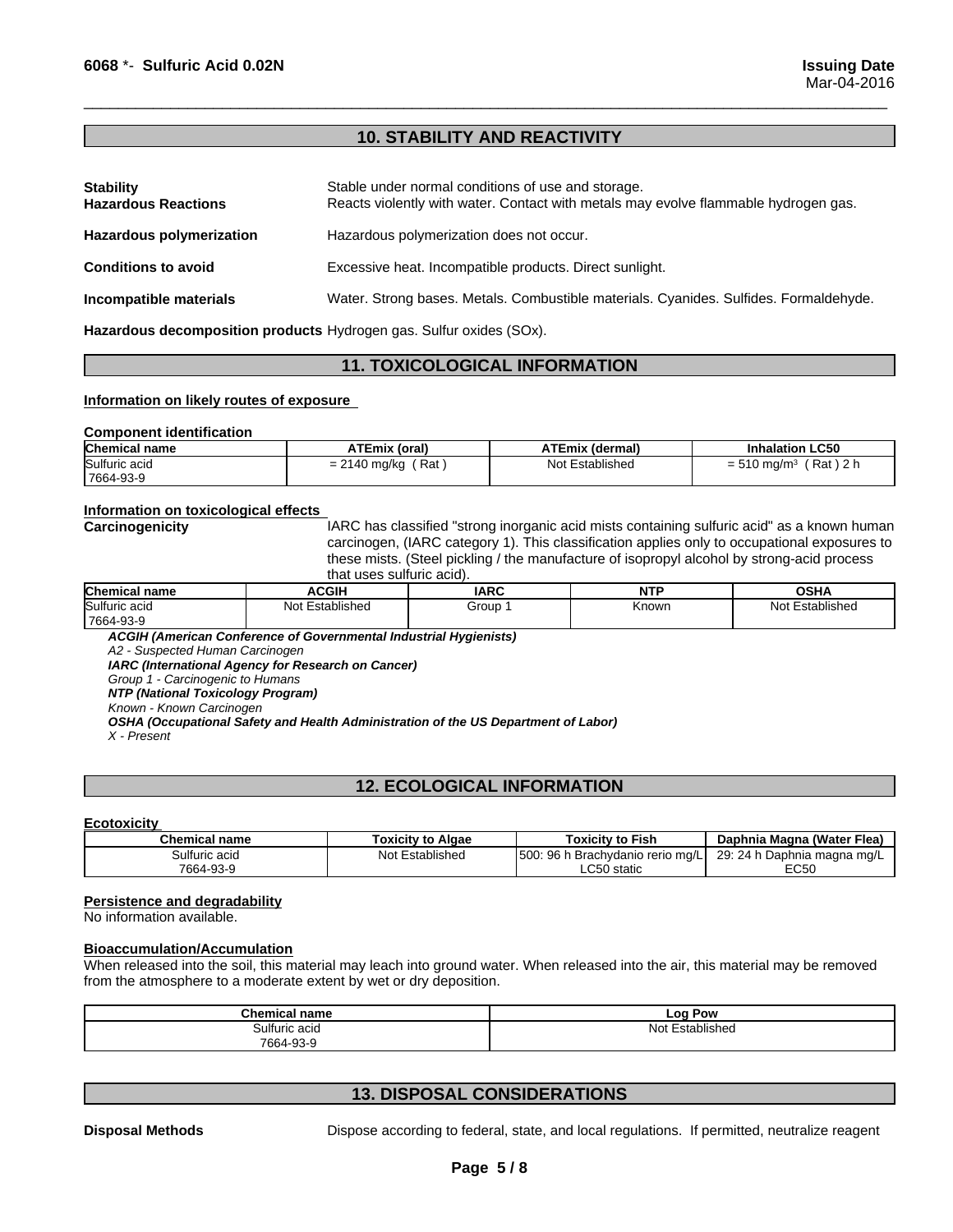with sodium bicarbonate/sodium carbonate, add slurry to large volume of water to dilute, rinse to drain with excess water.

 $\overline{\phantom{a}}$  ,  $\overline{\phantom{a}}$  ,  $\overline{\phantom{a}}$  ,  $\overline{\phantom{a}}$  ,  $\overline{\phantom{a}}$  ,  $\overline{\phantom{a}}$  ,  $\overline{\phantom{a}}$  ,  $\overline{\phantom{a}}$  ,  $\overline{\phantom{a}}$  ,  $\overline{\phantom{a}}$  ,  $\overline{\phantom{a}}$  ,  $\overline{\phantom{a}}$  ,  $\overline{\phantom{a}}$  ,  $\overline{\phantom{a}}$  ,  $\overline{\phantom{a}}$  ,  $\overline{\phantom{a}}$ 

**Contaminated packaging Do not reuse empty containers.** 

| <b>Chemical name</b>       | <b>RCRA</b>          | <b>RCRA</b><br><b>Basis for Listing</b> | <b>RCRA - D Series Wastes</b> | <b>RCRA-</b><br>· U Series Wastes |
|----------------------------|----------------------|-----------------------------------------|-------------------------------|-----------------------------------|
| Sulfuric acid<br>7664-93-9 | Established<br>Not . |                                         | Not Established               | Not Established                   |

| <b>Chemical name</b>       | <b>RCRA - Halogenated</b><br><b>Organic Compounds</b> | <b>RCRA - P Series Wastes</b> | <b>RCRA - F Series Wastes</b> | <b>RCRA - K Series Wastes</b> |
|----------------------------|-------------------------------------------------------|-------------------------------|-------------------------------|-------------------------------|
| Sulfuric acid<br>7664-93-9 | Not Established                                       | Not Established               | Not Established               | Not Established               |

| <b>Chemical name</b> | California<br><b>Hazardous Waste Status</b> |
|----------------------|---------------------------------------------|
| Sulfuric acid        | Toxic                                       |
| 7664-93<br>3-S       | corrosive.                                  |

#### **14. TRANSPORT INFORMATION**

**DOT** Not regulated

**TDG** 

**MEX** 

| IATA     | Not regulated |
|----------|---------------|
| IMDG/IMO | Not regulated |

#### **15. REGULATORY INFORMATION**

| <b>International Inventories</b> |          |
|----------------------------------|----------|
| <b>TSCA</b>                      | Complies |
| <b>DSL/NDSL</b>                  | Complies |
| <b>EINECS/ELINCS</b>             | Complies |
| <b>ENCS</b>                      | Complies |
| <b>IECSC</b>                     | Complies |
| <b>KECL</b>                      | Complies |
| <b>PICCS</b>                     | Complies |
| <b>AICS</b>                      | Complies |

#### **Legend:**

**TSCA** - United States Toxic Substances Control Act Section 8(b) Inventory

- **DSL/NDSL**  Canadian Domestic Substances List/Non-Domestic Substances List
- **EINECS/ELINCS**  European Inventory of Existing Chemical Substances/European List of Notified Chemical Substances

**ENCS** - Japan Existing and New Chemical Substances

**IECSC** - China Inventory of Existing Chemical Substances

**KECL** - Korean Existing and Evaluated Chemical Substances

**PICCS** - Philippines Inventory of Chemicals and Chemical Substances

**AICS** - Australian Inventory of Chemical Substances

#### **US Federal Regulations**

#### **SARA 313**

Section 313 of Title III of the Superfund Amendments and Reauthorization Act of 1986 (SARA). This product contains a chemical or chemicals which are subject to the reporting requirements of the Act and Title 40 of the Code of Federal Regulations, Part 372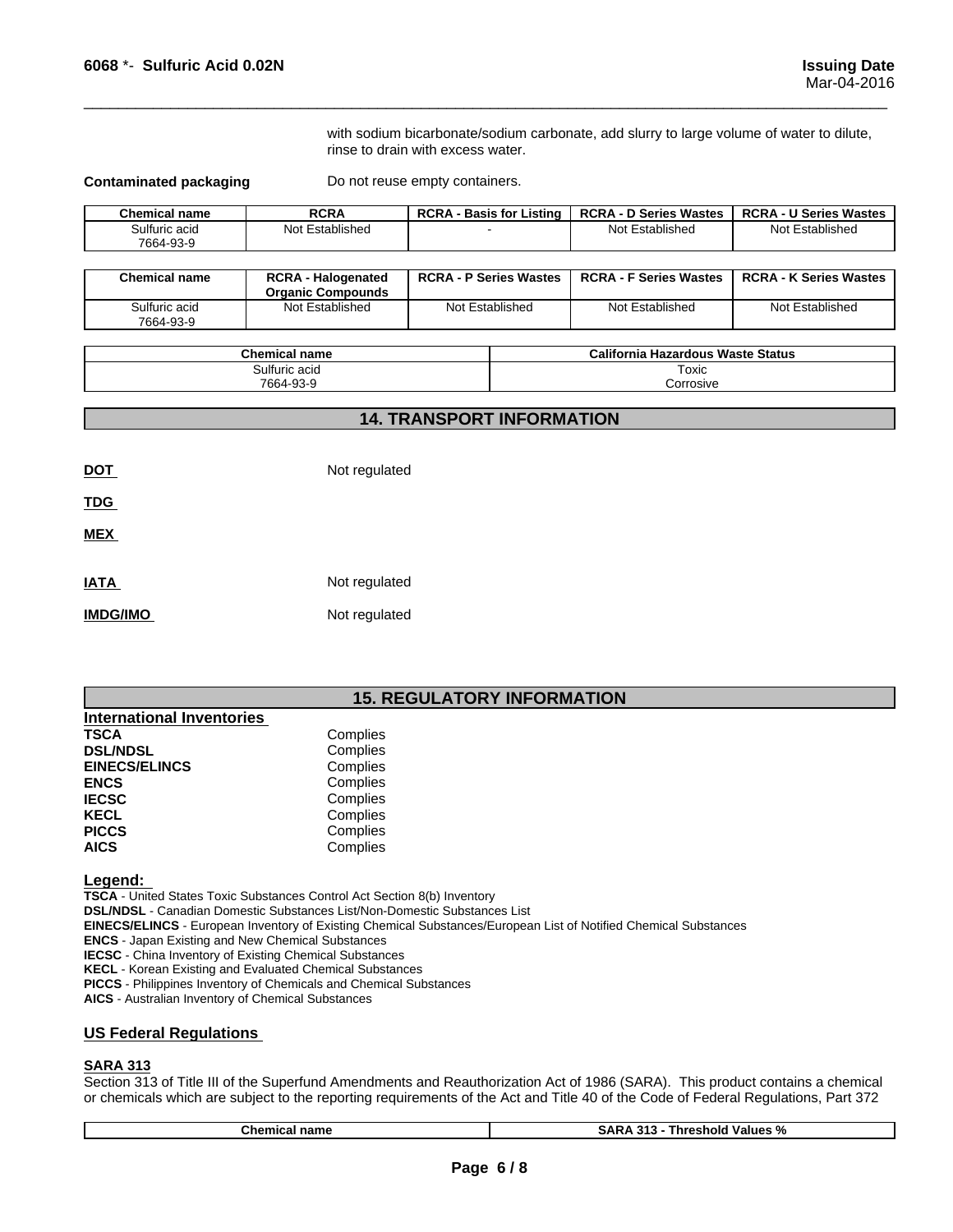**Hazards** N/A

| Sulfuric acid                         | 1.0 |
|---------------------------------------|-----|
| 7664-93-9                             |     |
| <b>SARA 311/312 Hazard Categories</b> |     |
| Acute health hazard                   | Yes |
| <b>Chronic Health Hazard</b>          | No  |
| Fire hazard                           | No  |
| Sudden release of pressure hazard     | No  |
| <b>Reactive Hazard</b>                | No  |

 $\overline{\phantom{a}}$  ,  $\overline{\phantom{a}}$  ,  $\overline{\phantom{a}}$  ,  $\overline{\phantom{a}}$  ,  $\overline{\phantom{a}}$  ,  $\overline{\phantom{a}}$  ,  $\overline{\phantom{a}}$  ,  $\overline{\phantom{a}}$  ,  $\overline{\phantom{a}}$  ,  $\overline{\phantom{a}}$  ,  $\overline{\phantom{a}}$  ,  $\overline{\phantom{a}}$  ,  $\overline{\phantom{a}}$  ,  $\overline{\phantom{a}}$  ,  $\overline{\phantom{a}}$  ,  $\overline{\phantom{a}}$ 

#### **CWA** (Clean Water Act)

This product contains the following substances which are regulated pollutants pursuant to the Clean Water Act (40 CFR 122.21 and 40 CFR 122.42)

| <b>Chemical name</b>       | <b>CWA - Reportable</b><br>Quantities | <b>CWA - Toxic Pollutants</b> | <b>CWA - Priority Pollutants</b> | <b>CWA - Hazardous</b><br><b>Substances</b> |
|----------------------------|---------------------------------------|-------------------------------|----------------------------------|---------------------------------------------|
| Sulfuric acid<br>7664-93-9 | 1000 lb                               | Not Established               | Not Established                  |                                             |

#### **CERCLA**

This material, as supplied, contains one or more substances regulated as a hazardous substance under the Comprehensive Environmental Response Compensation and Liability Act (CERCLA) (40 CFR 302)

| <b>Chemical name</b>          | <b>Hazardous Substances RQs</b> | <b>CERCLA/SARA RQ</b> | RG                              |
|-------------------------------|---------------------------------|-----------------------|---------------------------------|
| Sulfuric acid                 | 1000 lb                         | 1000 lb               | Ib final RQ<br>מפ<br>1000<br>שע |
| 7664-93-9                     |                                 |                       | l 454 ka final RQ<br>RQ         |
| $110.04 - 1.00$ $1.41 - 1.00$ |                                 |                       |                                 |

#### **US State Regulations**

California Proposition 65 has classified "strong inorganic acid mists containing sulfuric acid" as a chemical known to the State of California to cause cancer. This classification applies only to occupational exposures to these mists generated during manufacturing processes which sulfuric acid is used or produced.

| Chemical<br>name           | California<br>Proposition 65 |
|----------------------------|------------------------------|
| Sulfuric acid<br>7664-93-9 | Carcinogen                   |
|                            |                              |

**U.S. State Right-to-Know Regulations**

| <b>Chemical name</b>   | New<br>Jersev | massachusells | `nsylvania<br>ышк |
|------------------------|---------------|---------------|-------------------|
| ulfuric acidد <b>۔</b> |               |               |                   |
| 7664-93-9              |               |               |                   |

#### **CPSC (Consumer Product Safety Commission) - Specially Regulated Substances**

| Chemical name                | CPSC (Consumer Product Safety Commission) - Specially Regulated<br>Substances |  |
|------------------------------|-------------------------------------------------------------------------------|--|
| Sulfuric acid<br>7664-93-9   | Add POISON to label, 16 CFR 1500.129                                          |  |
| <b>16. OTHER INFORMATION</b> |                                                                               |  |

**NFPA Health hazard** 1**Flammability** 0 **Instability** 0 **Physical and Chemical**